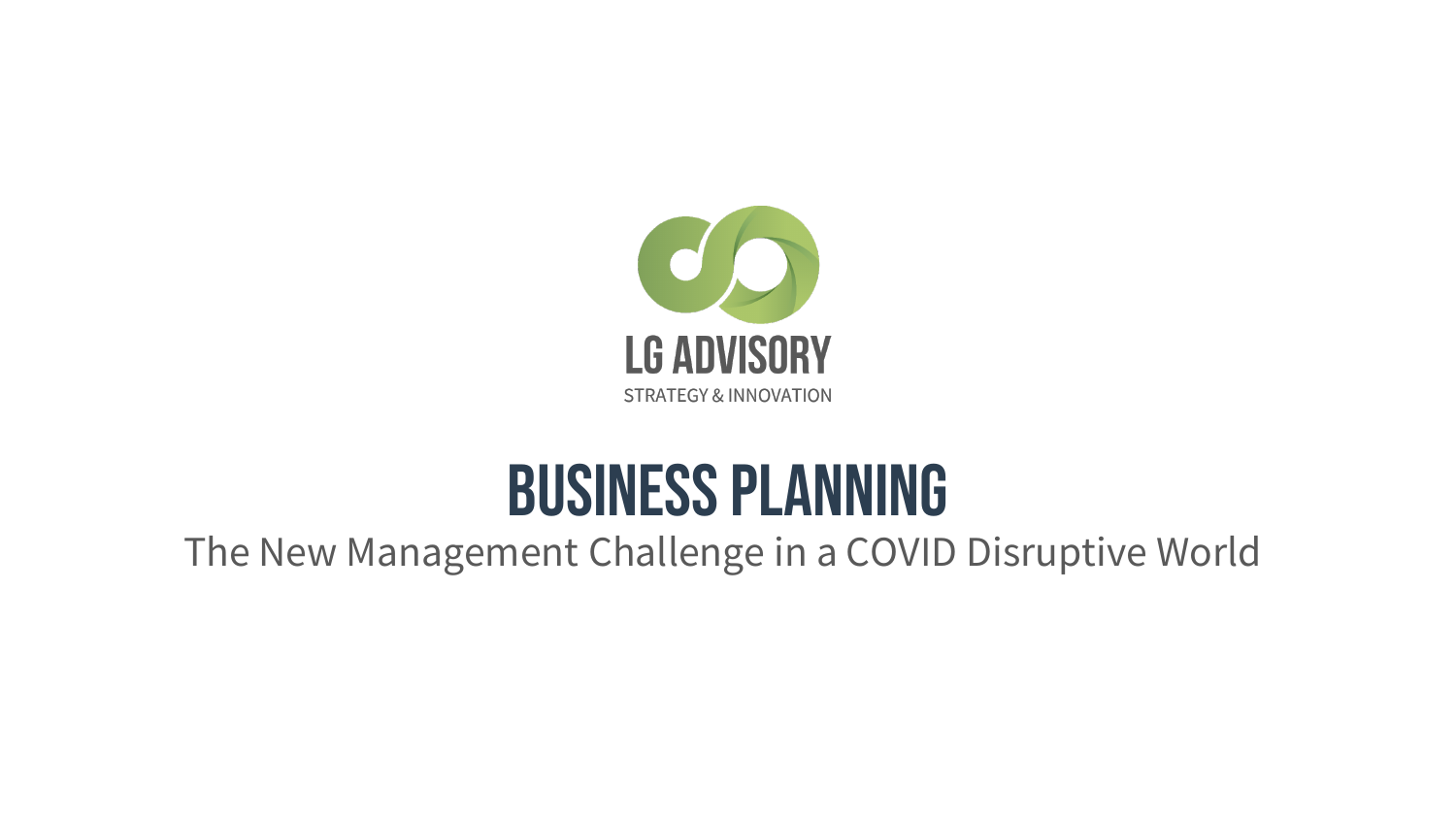

■ Common Problems

**E** Key Concepts

**■ My Approach**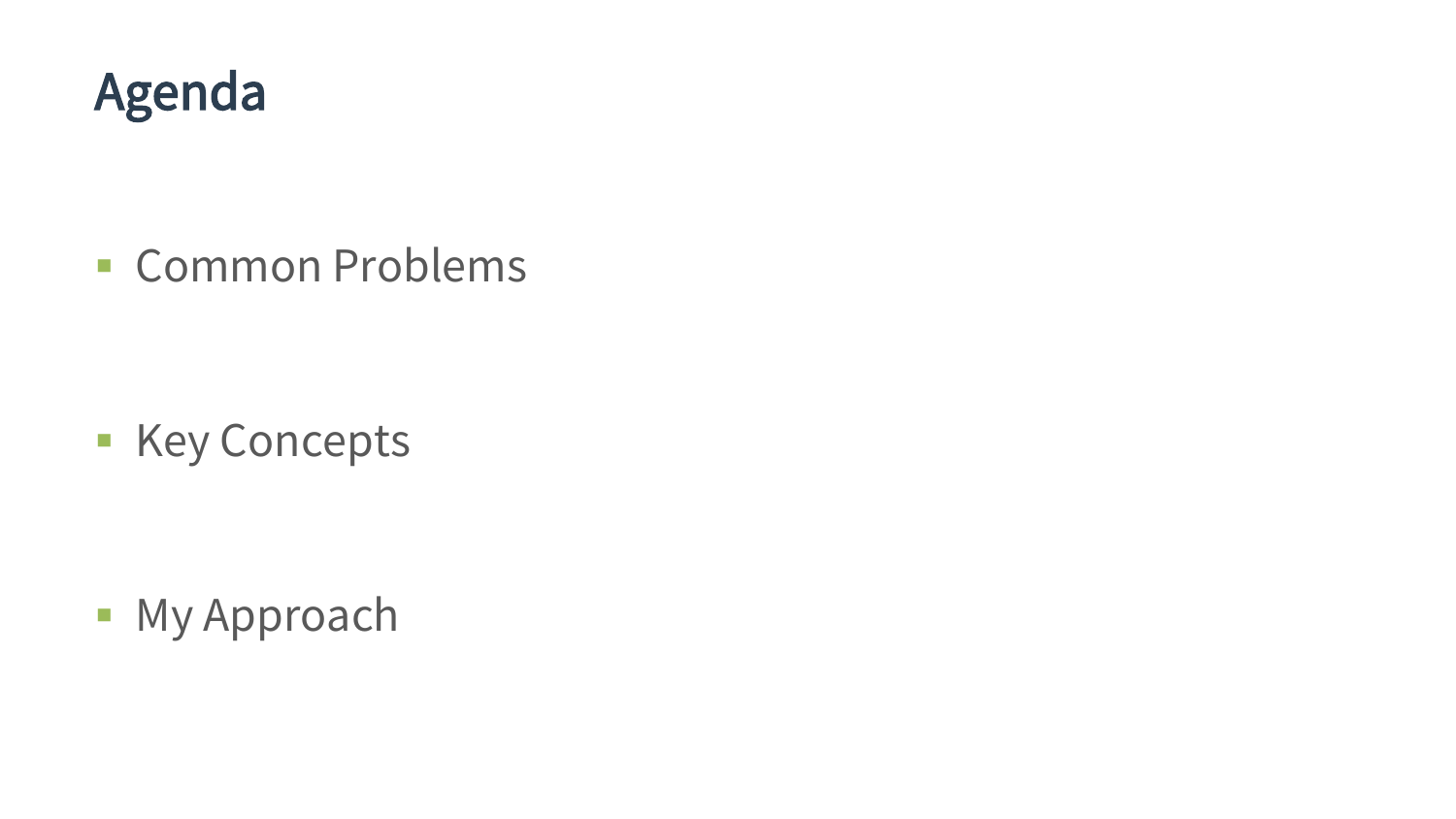## Common Problems – So Many Plans!!

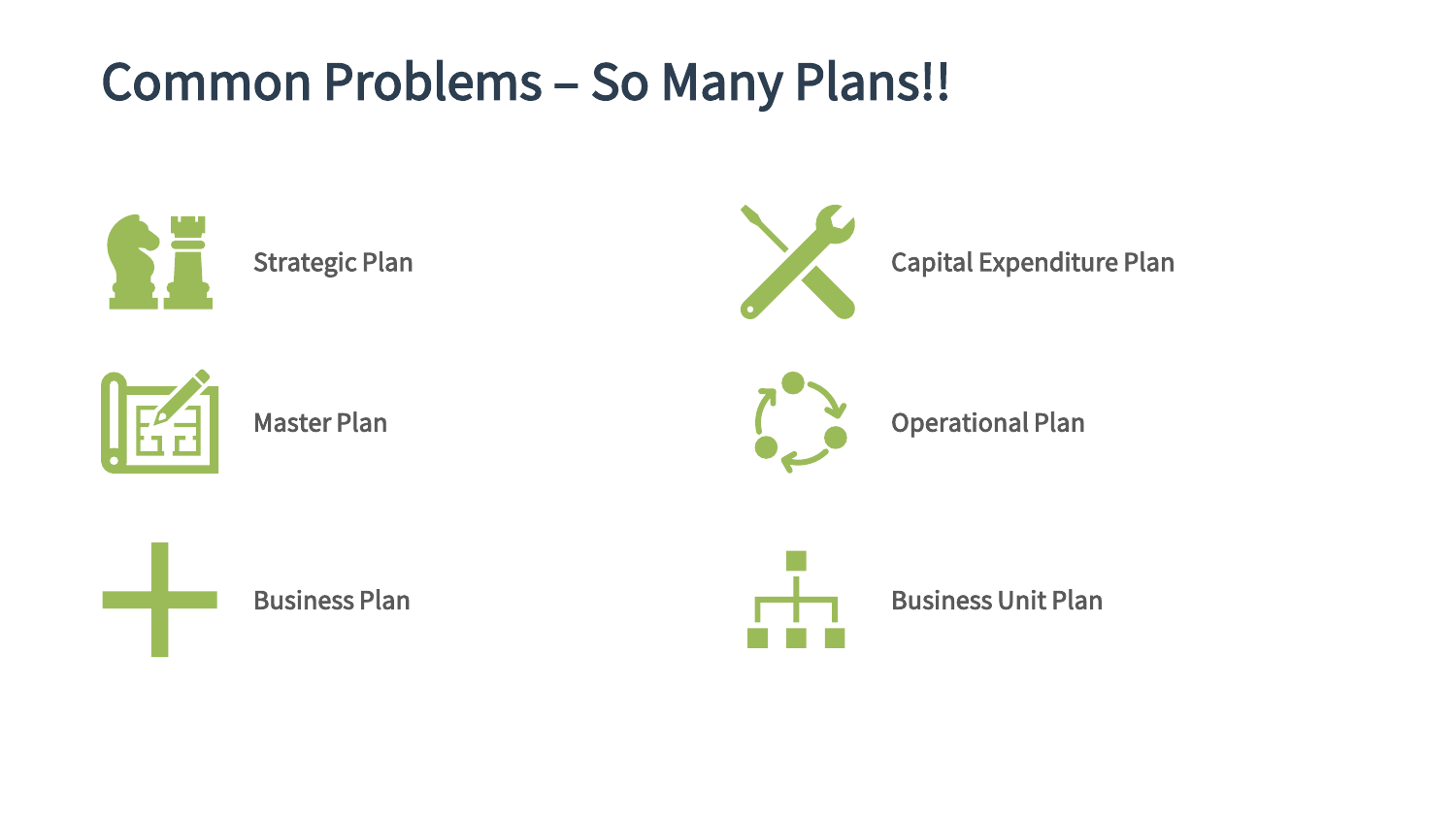## Common Problems - The Three Levels of Strategy

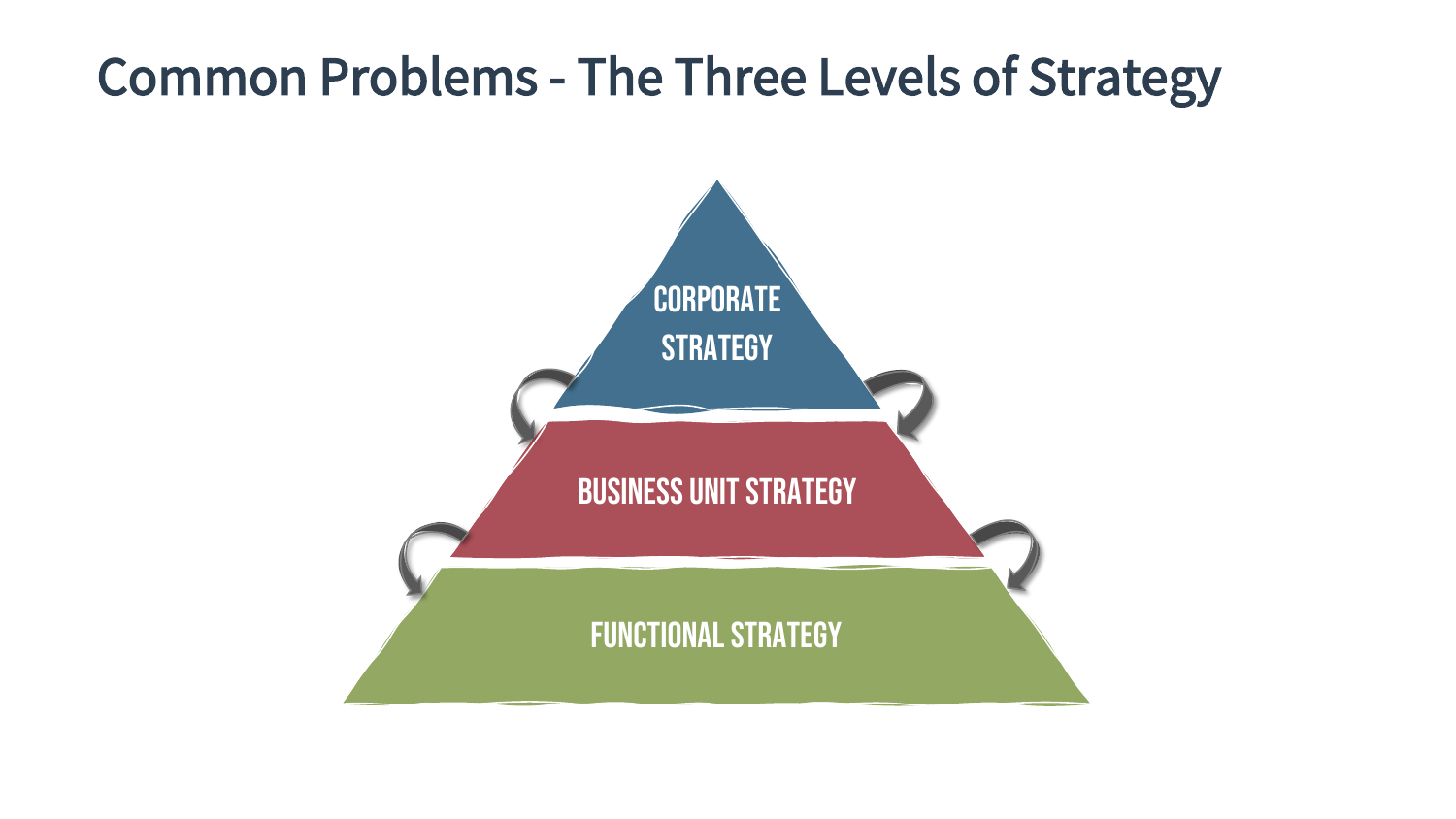## Common Problems cont…



### Board and management conflict



### Long 'TO DO' lists



Strategic Plan ends up in a drawer



Management caught up in the 'DAY TO DAY'



Culture of 'this is what we have always done'



Distrust of Consultants!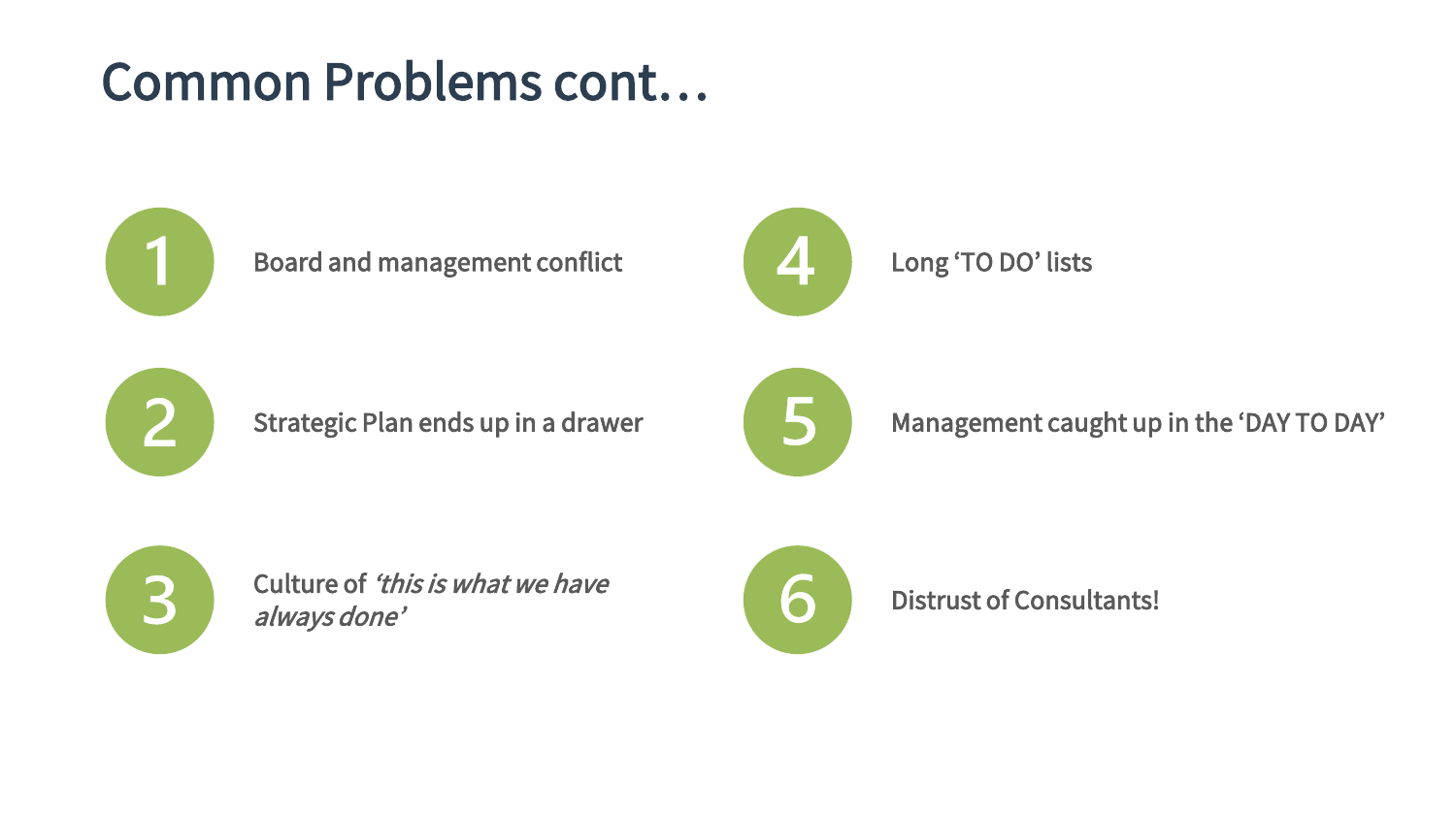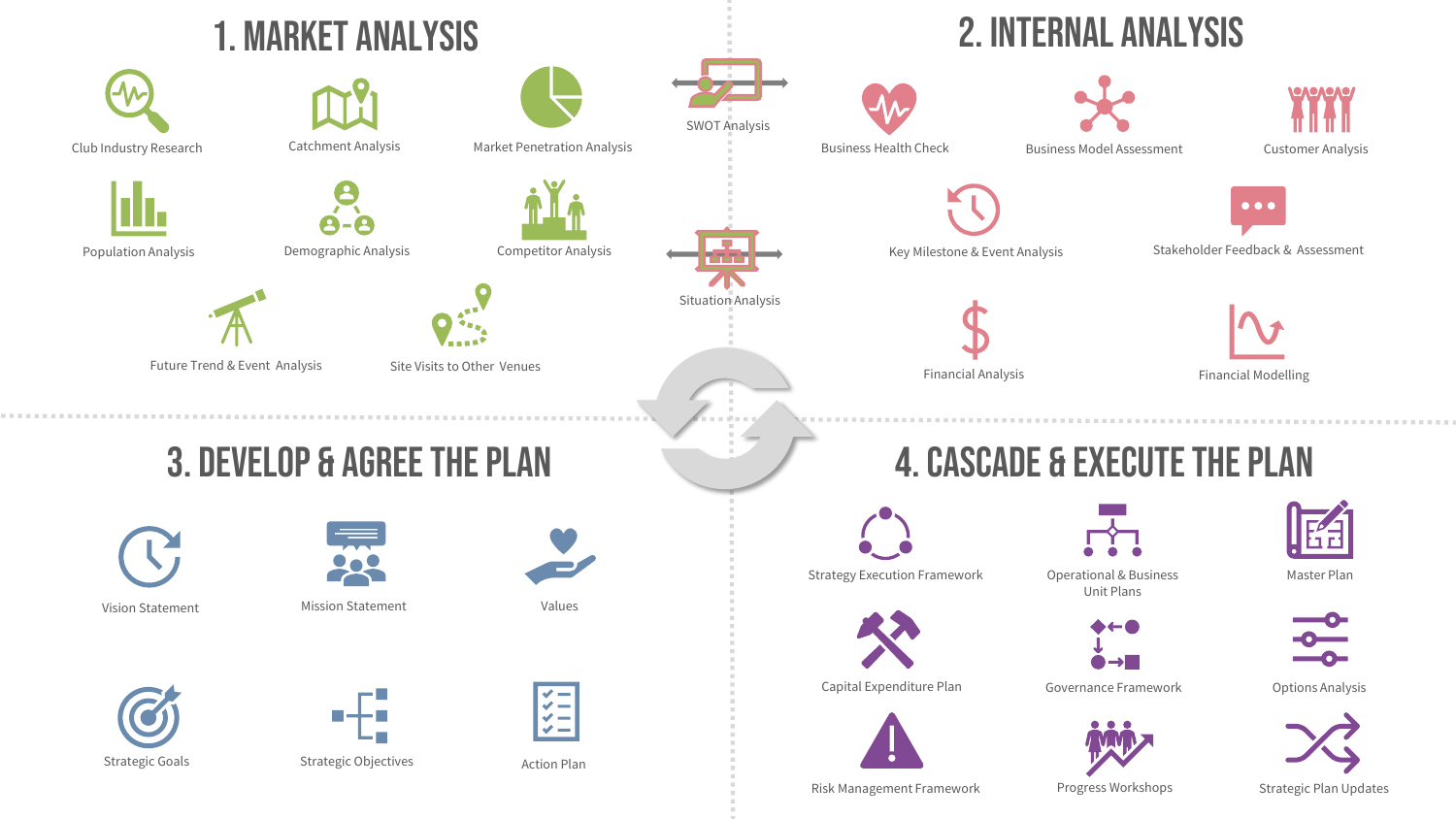## Simon Sinek's Golden Circle

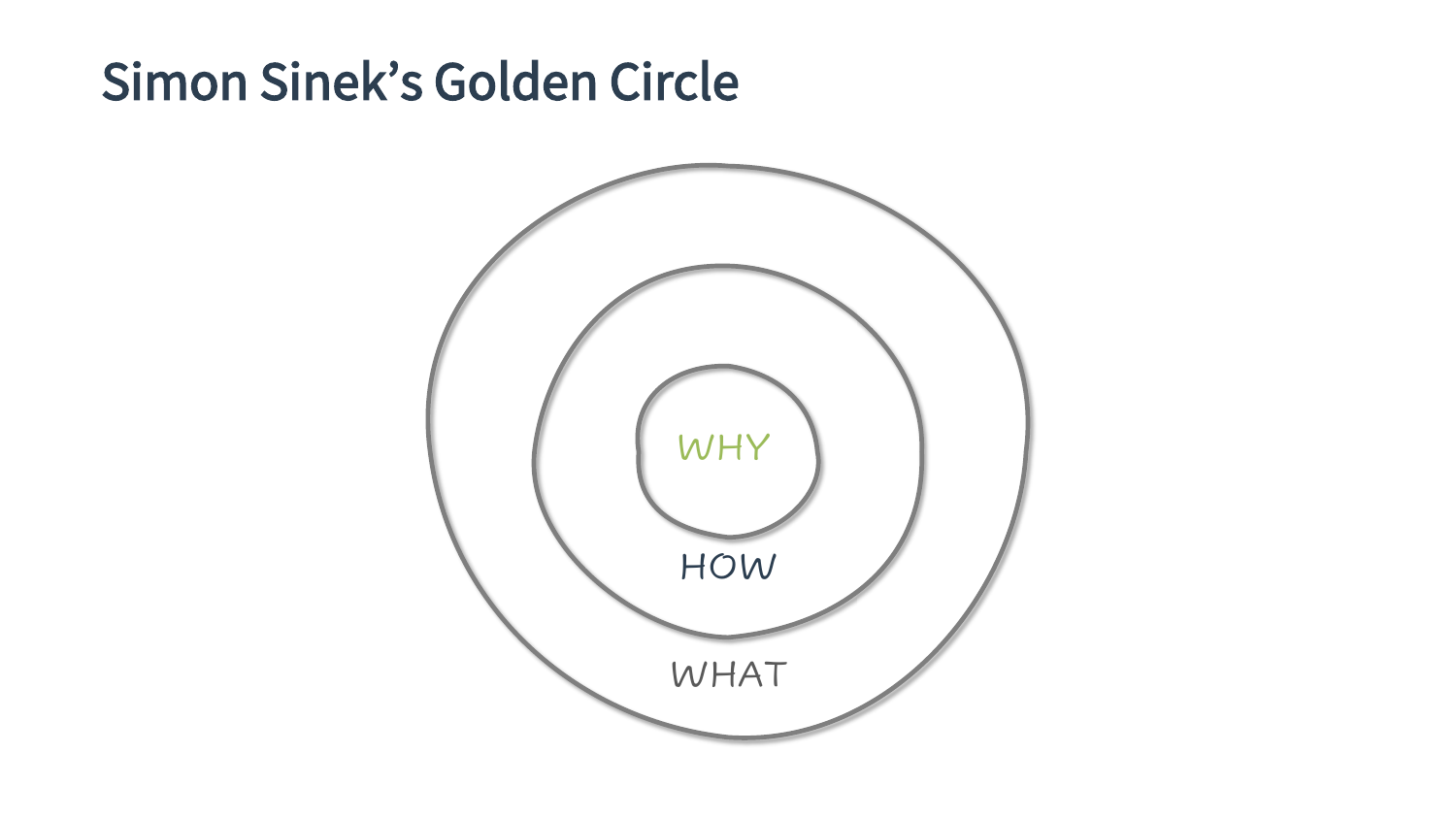# Solutions – The Approach

- 1. Use the 'KISS' approach
- 2. Encourage separation between Board and Management
- 3. Break it up into manageable bite size pieces
- 4. Allow you to develop your maturity over time
- 5. Develop clarity on the 'WHY', 'HOW' and 'WHAT' across the business
- 6. Share, share and share it some more!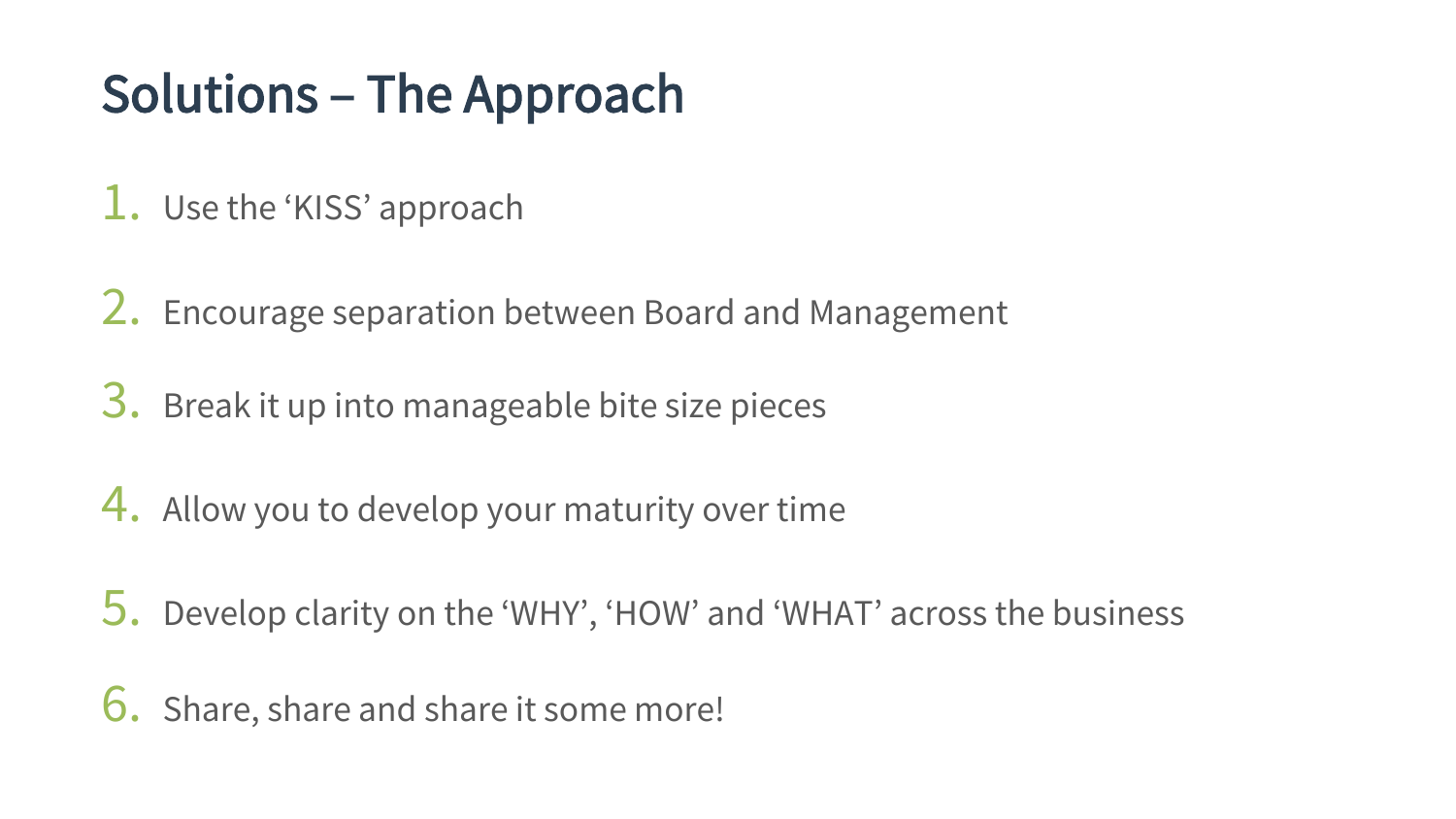# Solutions – The Approach

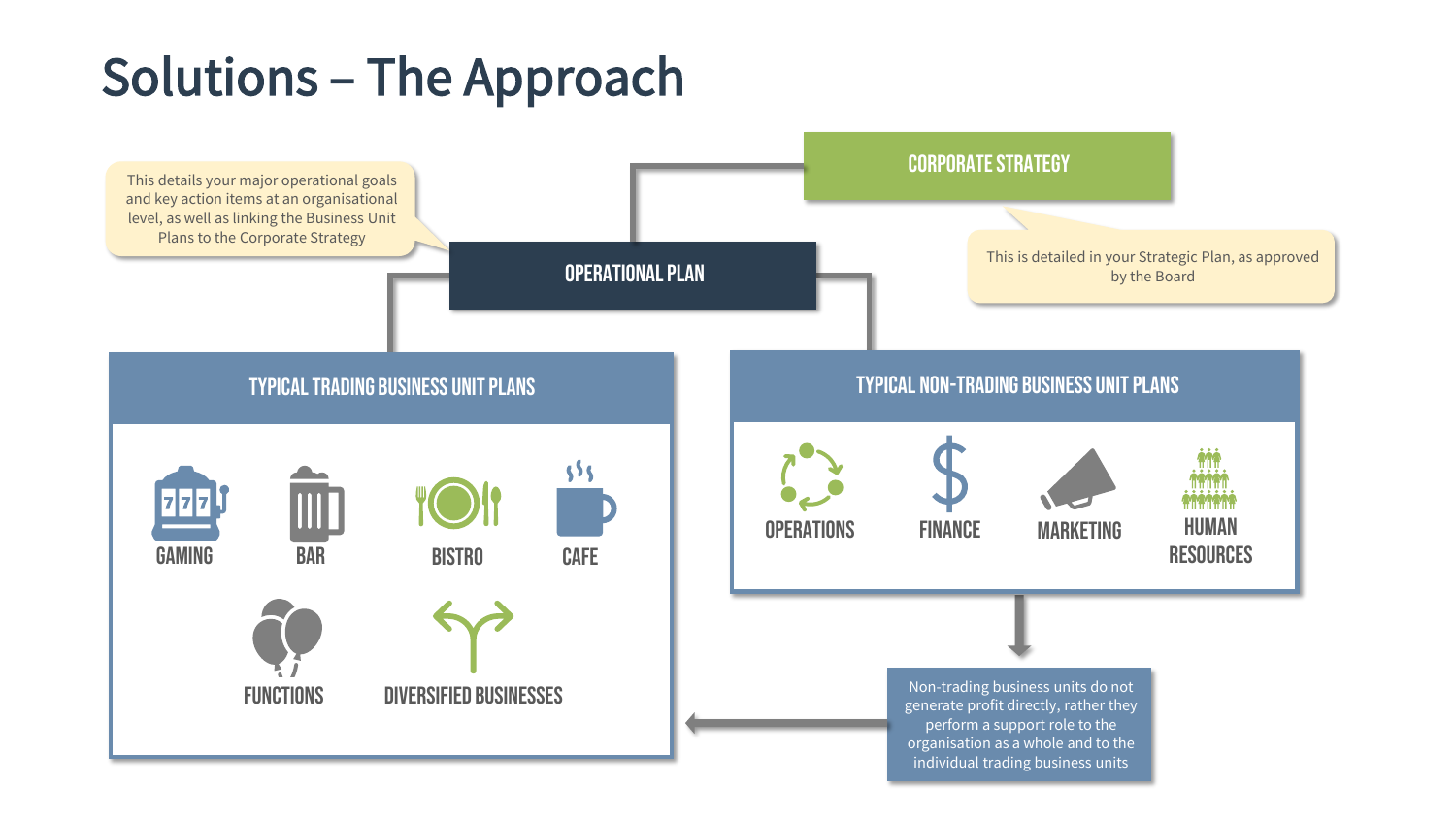# ABC Golf club Strategic Plan



Leading, Enjoyable, Quality, Inclusive GOLFING & HOSPITALITY DESTINATION

## Our mission is to

Promote, foster and conduct the game of golf



Provide enjoyable, quality, inclusive, golfing and hospitality experiences, to our members and guests



Be an accessible destination that brings people together



Support our local community



Be an engaging, respected and desired local employer

## Our strategic goals



#### IMPROVE & ACTIVATE ALL OUR FACILITIES

Improve and activate all areas of our club, grounds and course, creating a leading golfing and hospitality destination

#### IMPROVE & EXPAND THE GOLFING EXPERIENCE

Improve and expand the golfing experience to our members and guests, whilst introducing and encouraging golf participation to the broader community



#### DIVERSE RANGE OF EXPERIENCES

Provide a diverse range of golfing and hospitality experiences that our members are very proud of, and our guests enjoy and promote



#### ONE TEAM - ONE PURPOSE

Be an engaging, respected and desired local employer that works as one team, aligned to the same purpose



 $\bigcirc$ 

#### ACTIVE & RESPECTED COMMUNITY LEADER

Be an active and respected community leader that supports the needs of our local community

#### FINANCIAL SUSTAINABILITY

Ensure the long-term viability of our club through leading financial practices and sustainable investment in our facilities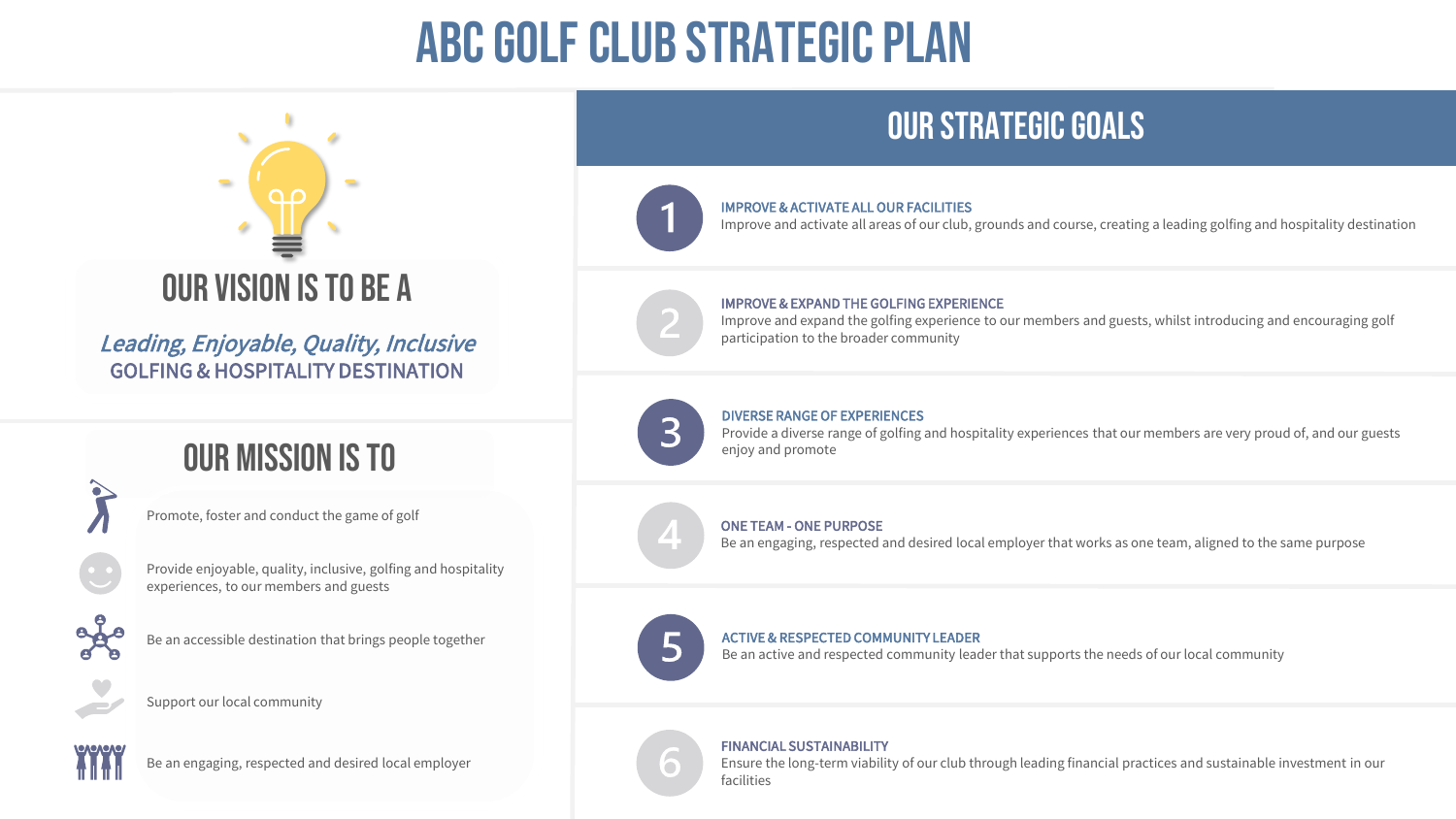# goal no 4: one team one purpose



## The goal

Be an engaging, respected and desired local employer that works as one team, aligned to the same purpose



## The background

We want to be a club that our team enjoy being part of, where everyone is aligned to the same purpose and where everyone knows how they fit into this. To do so we need to:

- Develop our Operational and Business Unit Planning framework and align this to our Strategic Plan
- Develop Personal Development Plans for key club personnel
- Provide more career pathway opportunities for our team and local community.

We also need to consider our current management structure, internal resources and capabilities and identify what additional support (internal or external) will be required for us to execute our Strategic Plan successfully.

## The objectives



Review our existing management structure, internal resources and capabilities, determine current and future gaps and identify potential solutions. To be completed by March 2022



Review our existing career pathways and identify opportunities to improve by March 2022



Develop our Operational and Business Unit Planning framework to better align business operations to our Strategic Plan. To be completed by June 2022



Personal Development Plans to be developed for key club personnel by June 2022



Carry out annual staff engagement reviews (ongoing)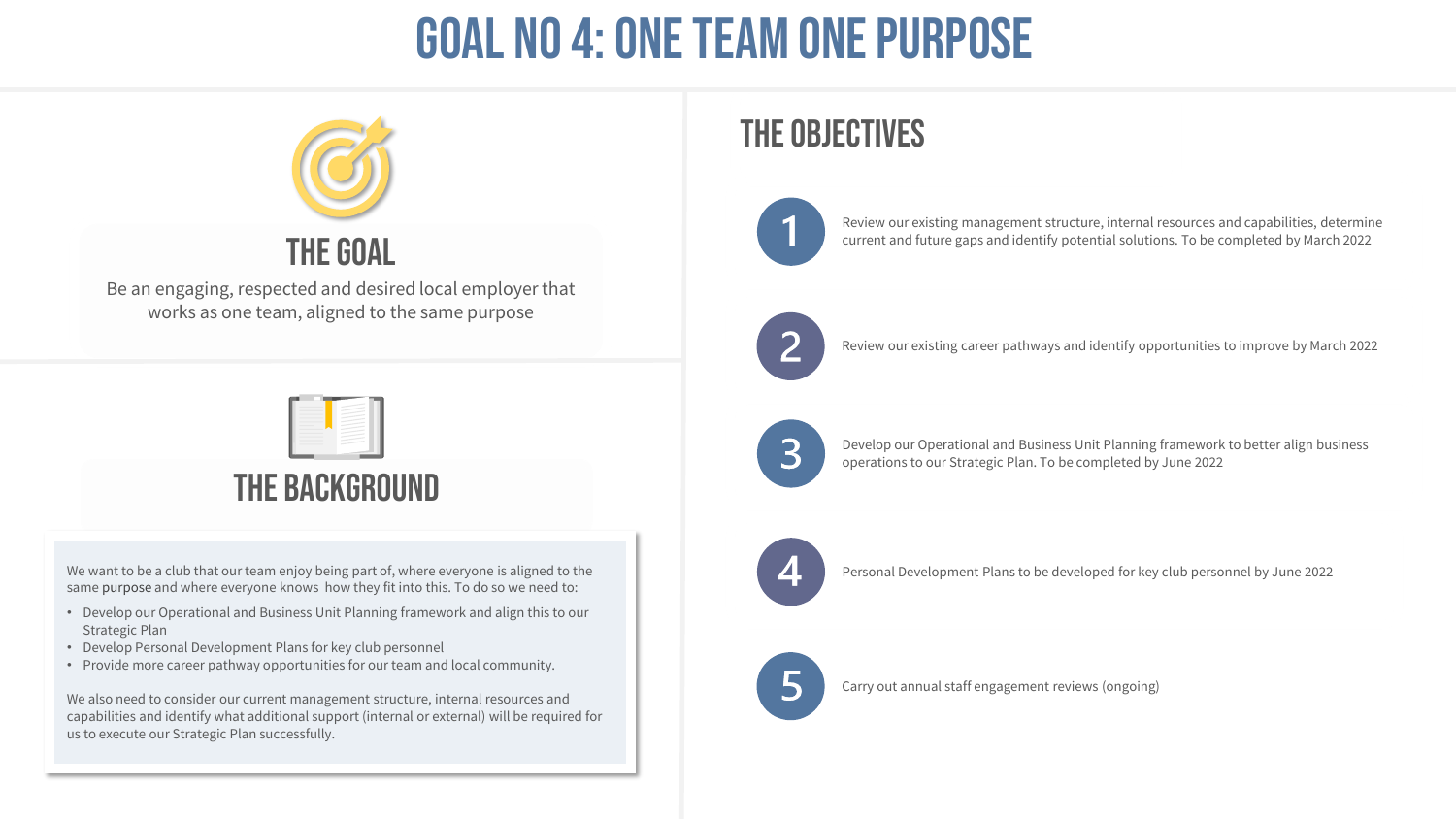### Insert BU name – Insert Period

## OUR WHY

Insert your text here

### OUR HOW

### Our Business Unit Strategy

- 1. Insert Key Area: Insert Strategy here
- 2. Insert Key Area: Insert Strategy here
- 3. Insert Key Area: Insert Strategy here
- 4. Insert Key Area: Insert Strategy here
- 5. Insert Key Area: Insert Strategy here
- **6.** Insert Key Area: Insert Strategy here
- 7. Insert Key Area: Insert Strategy here
- 8. Insert Key Area: Insert Strategy here

### Our Competitive Advantages & Unique Selling Points

- Insert CA or USP
- Insert CA or USP
- Insert CA or USP
- Insert CA or USP
- Insert CA or USP
- Insert CA or USP
- Insert CA or USP
- Insert CA or USP

### Our Key Tools & Resources

Insert Resource/Tool Insert Resource/Tool Insert Resource/Tool Insert Resource/Tool

### OUR WHAT

### What Do We Want to Achieve?

| Insert Business Unit Goal        |
|----------------------------------|
| Insert Business Unit Goal        |
| Insert Business Unit Goal        |
| <b>Insert Business Unit Goal</b> |
| Insert Business Unit Goal        |

### Our Measures of Success

Insert KPI Insert KPI Insert KPI Insert KPI Insert KPI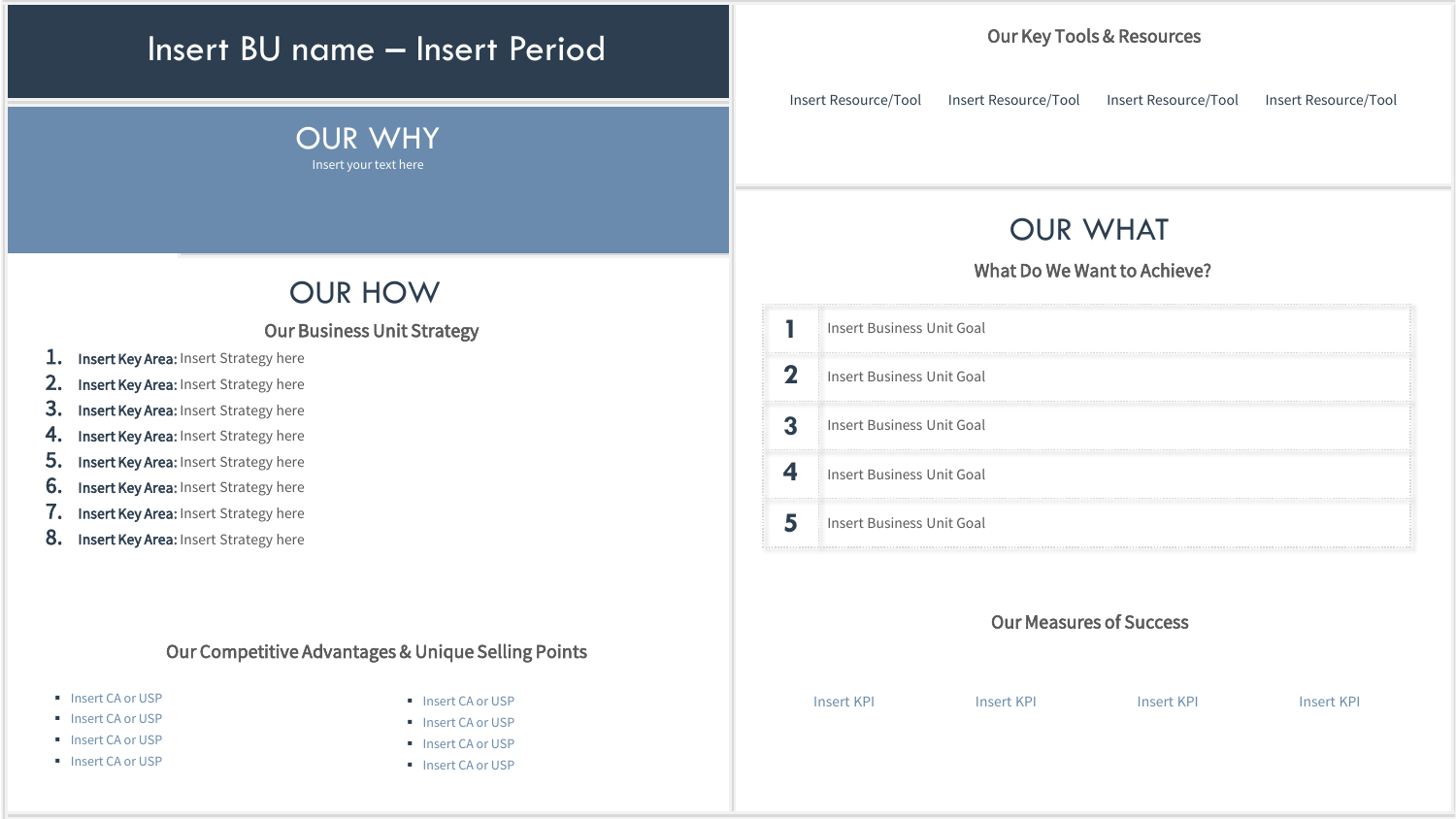## Insert BU Name - Road Map – Insert Financial Year

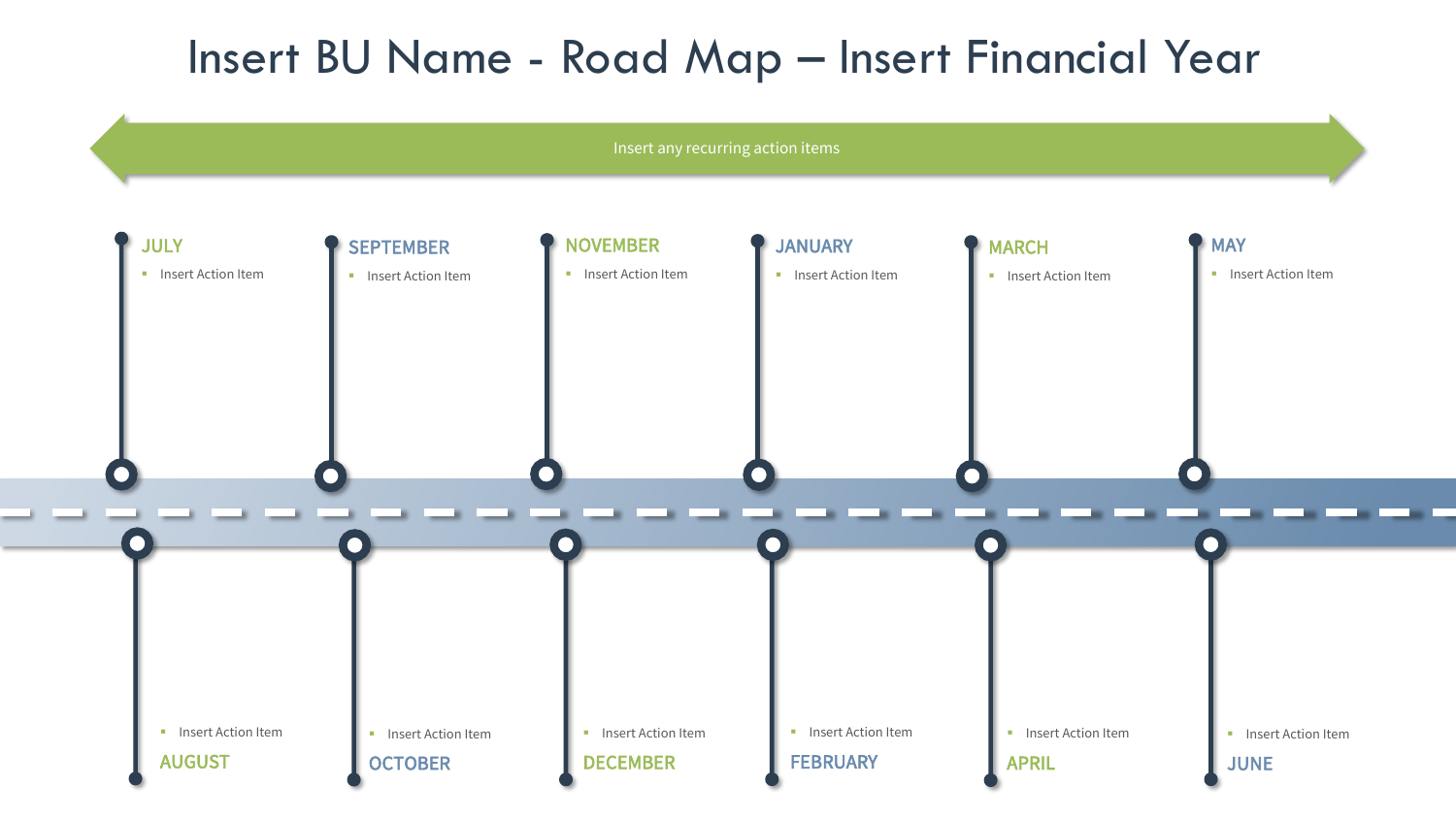# How LG Advisory Can Help

1. Portal for conference attendees – link to follow

2. Club Strategy Insights

3. Free Strategy Health Check

4. Three Club Strategy Packages

5. The Library & Academy – Coming Soon